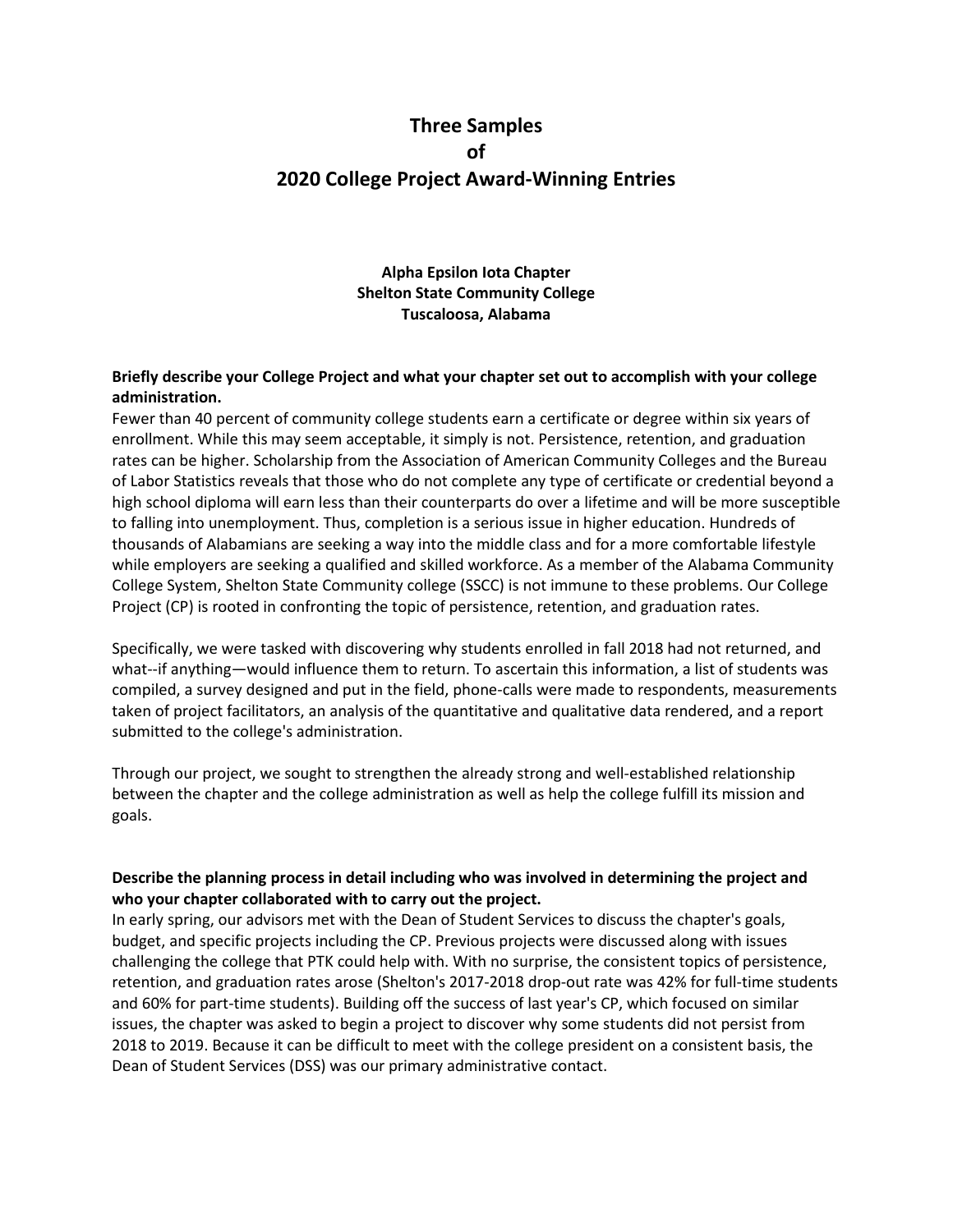A CP team was created to review current scholarship on retention and to work with the Director of Institutional Research (DIR) to access reports showing student enrollment in the recent semesters (i.e. fall 2018, spring 2019, summer 2019, and fall 2019). We were then directed by the Associate Dean, whose focus is on student success, to sign FERPA waivers since we would be working with sensitive student information. The DSS also gave input on what questions she wanted our team to ask in a survey we were drafting. Our research reinforced what the relevant questions should be asked. The DIR then edited our survey questions and used the Qualtrics platform to create the survey.

While waiting on the DIR to create the instrument, we worked with one of our advisors to extrapolate information from the enrollment lists provided and to make sure we had the correct population for our study. Once our list was ready and the survey prepared, we had our advisor put it in the field. A sample list was also created for CP team members; we called those on the sample list whereby some more qualitative data could be recorded. After a three-week window, the DIR ran a report and supplied us with survey results. By this time, the telephone surveys had also been finished. Working with our advisor we analyzed the results.

## **How did chapter members develop their leadership and/or knowledge, skills and abilities needed for project implementation?**

From the outset of being named chapter officers, we are trained on the importance of the CP. As students, we can work through our degree plan without ever being exposed to issues consuming the college administration. The CP makes us aware of issues such as performance-based funding, servicearea turf wars, and re-accreditation struggles. Coming to view ourselves as stakeholders in the overall success and performance of our college fuels the pride we already have as students for Shelton State.

Following a meeting between our chapter advisors and the Dean of Student Services, chapter officers were educated on the significance of persistence, retention, and graduation rates. We were shown statistics and began discussions about possible projects we could undertake to address those numbers.

Furthermore, by working with our advisors (one of which is a part of the Student Services Division and the other who teaches mathematics, statistics, and who has also worked closely with the Director of Institutional Research), we learned much about how data is collected and specific rates determined. We talked through what data we needed for our project, had our advisor request it, and then had her show us how to decipher the enrollment reports we received.

Our advisor also taught us about a study's population, what a sample is, the differences between qualitative and quantitative data and findings are, and how to analyze collected data collected. It was invaluable information.

# **Describe in detail how the chapter collaborated and communicated with others before, during and after the project.**

Chapter officers were introduced to the concept of the CP during our officer orientation in February. There advisors and outgoing officers provided training on what a CP is and why it is important. What they provided was reinforced in Education Forums (attended by officers) at both Regional Convention and Catalyst. Thus, when our advisors announced what the DSS and college administration would like our chapter to do, we were cognizant of why we had the task and what expectations were upon us.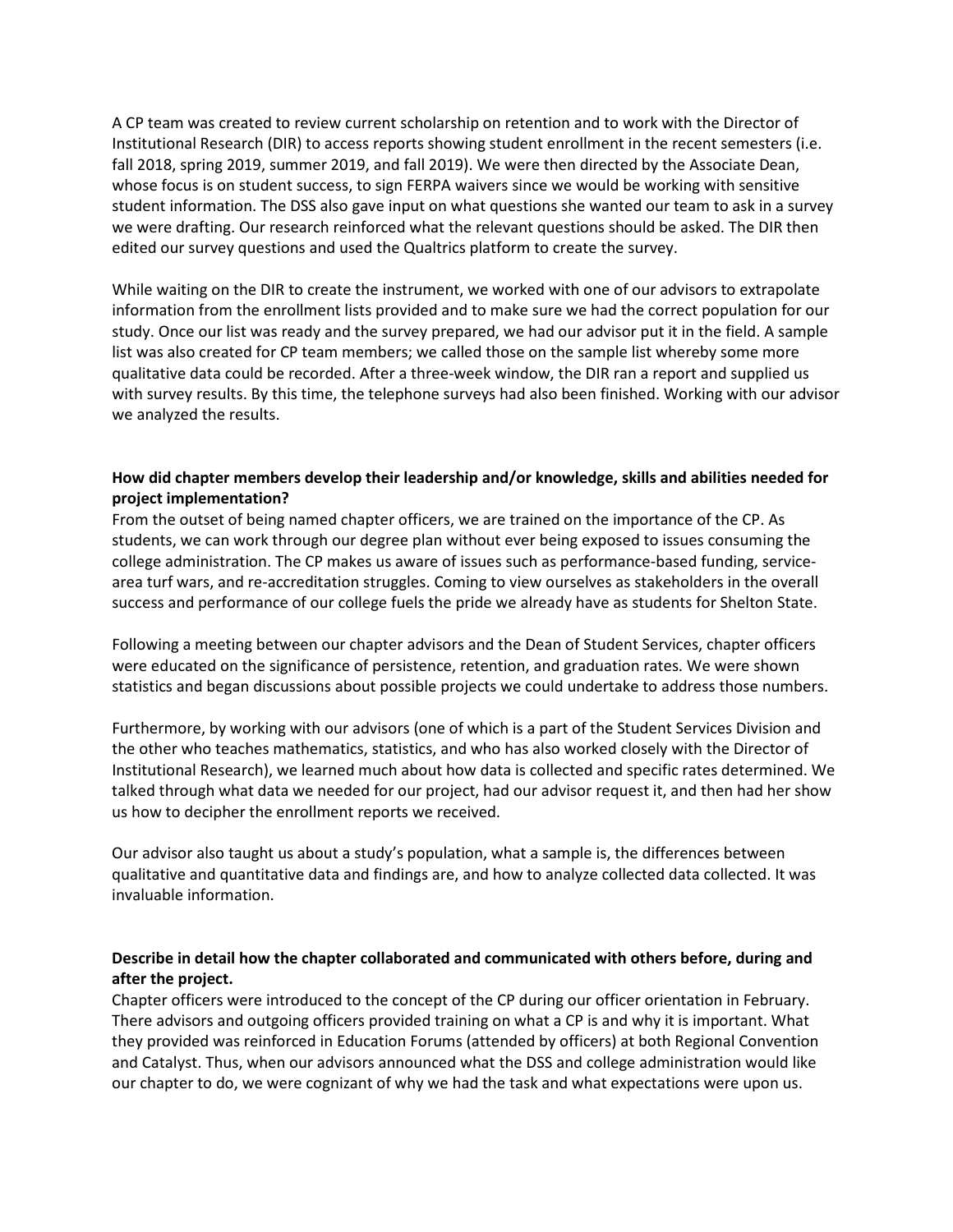Meeting with our chapter advisors, we designed a project which included a two-pronged study: putting a survey in the field and making telephone calls to a sample. We had our advisors report the idea to DSS who gave us approval for the CP.

By the late spring, we learned that our CP idea would face a logistic obstacle. Beginning in summer semester, student identification numbers changed. As part of the Alabama Community College System (ACCS), Shelton State's student records be being aligned into OneACCS, an integrated student data management system. The DIR explained that the reporting software we had used in-house for years would no longer work for the new ID-numbers. Thus, there would be a problem creating enrollment reports for the summer and fall terms. With this in mind, our CP's work slowed during the summer semester. Returning for the fall semesters, we reconnected with the DIR who revealed that fortunately, the enrollment reports we requested were available. We were able to inform the DSS that our CP was back on track. We worked with one of our advisors who teach statistics to examine the reports and the DIR to create the survey. Given our sample list, team members wrote a script to use while making our telephone calls and split the list into manageable parts.

Progress reports were given to members during chapter officer and chapter meetings and by our advisor to the DSS at weekly Student Service Division meetings.

Once the survey window closed, team members worked with our advisor to review what we learned during the telephone calls (not only from the respondents but from our experiences too) and to review the survey instrument's results. Conclusions were shared with the DSS who was asked to share them further with the college president's cabinet.

With our conclusions in hand, team members met to complete this Hallmark application. It will be interesting to see if any of the results influence policy or procedural changes in areas of student success, financial aid, or course offering and schedule.

## **What were the quantitative and qualitative outcomes of your project, including the lessons learned by your chapter members and others?**

The chapter wanted to identify issues hindering the completion of a certificate or degree for Shelton State students. To do so, we put our survey in the field and made telephone calls. Six hundred nineteen students who were enrolled at SSCC in Spring 2019 but who had not graduated by Fall 2019 were identified and became our study's population. The 619 were a mixture of returning and non-returning students. Of those 619, a sample of 50 was separated for phone interviews. The remaining 569 were emailed to complete the online survey. There was only a 3% return rate for the emailed survey. Based on these results, it was noted that 50% of the students who were not enrolled in the Fall 2019 semester indicated that they were not made aware of any programs or organizations that could have assisted them with continuing your enrollment. Of those who were enrolled in Fall 2019, 8% indicated they would not be returning in the Spring 2020 semester. Of the 50 phone surveys conducted, only 11 or 22% answered the phone and were willing to complete the survey. Of the 11, 7 were enrolled currently and 4 were not. Of those not currently enrolled, a general negative feeling was gleaned from the respondents. Respondents indicated that their time spent at Shelton was not worthwhile and were not provided assistance in finding programs that could assist them in continuing their education. On a positive note, the currently enrolled phone respondents indicated that they had a positive experience with the college. The online courses and low tuition were big contributors to them returning to Shelton.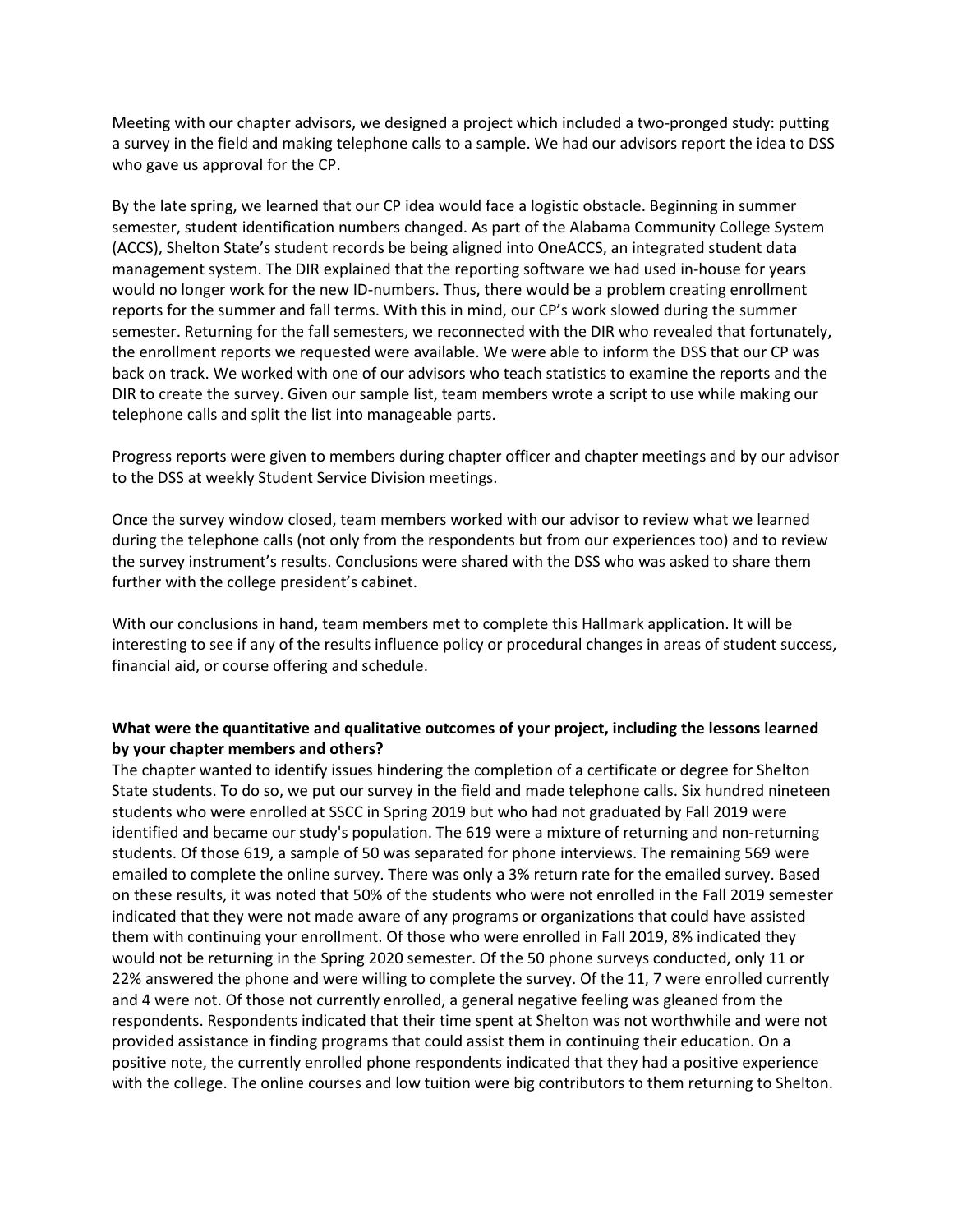They felt positive about the level and type of communication with faculty and felt that the classes are worth the price paid. Overall, they seemed happy here and plan to return in spring.

Chapter members learned about issues typically hidden from the common student's experience. Moreover, we learned how to conduct a proper survey. Even as students, we can help Shelton achieve its mission, vision, and goals.

# **Alpha Iota Chi Chapter Northeast State Community College Blountville, Tennessee**

#### **Briefly describe your College Project and what your chapter set out to accomplish with your college administration.**

At our College president's direction, the Chapter facilitated the development of a campus community supportive of students (and their families) recovering from or struggling with substance use disorder (SUD) by establishing Tennessee's first registered community college collegiate recovery program (CRP). According to the Association of Recovery in Higher Education (2019), CRPs provide students with recovery support in a higher education setting. In collaboration with several College and community stakeholders, we (1) created Students Hold. On. Pain. Ends. (Students HOPE); (2) designed a two-tiered organizational structure; (3) secured funding; (4) researched and fulfilled the requirements to become a registered CRP through the Association of Recovery in Higher Education (ARHE) and a fully sanctioned student organization; (5) created a survey to gather student and faculty input; and, (6) recruited staff and faculty as advisors. The Director of Counseling Services (DCS) will serve as CRP staff advisor, and a Sociology professor will serve as faculty advisor for the student organization. The program kick-off date is February 4th, 2020.

## **Describe the planning process in detail including who was involved in determining the project and who your chapter collaborated with to carry out the project.**

We realized the opportunity the College Project provided to introduce our new College president, Dr. Bethany Flora, to PTK. We could foster open communication and establish a positive working relationship between the Chapter and the College. To prepare, we reviewed the College's mission and vision, which is to advance lifelong learning and strengthen the social and cultural aspects of the community. We then perused Flora's interviews to better understand her first-year goals. Flora began by sharing her desire to establish the first registered community college CRP in Tennessee. Together, we considered how this could aid the administration in achieving the College's vision to "best prepare individuals to meet current and emerging needs," such as providing support within the academic community for those struggling with SUD. We also discussed the Chapter's capacity to take on this project, established expectations for (at least) bi-weekly email updates, and mutually agreed on two CRP components: a peer support program and a student organization.

Eight Chapter members led the effort, creating a planning/implementation timeline and delegating responsibilities between four teams. Team one researched local student-related SUD issues. Team two investigated existing college CRPs and contacted Texas Tech University to gather information about their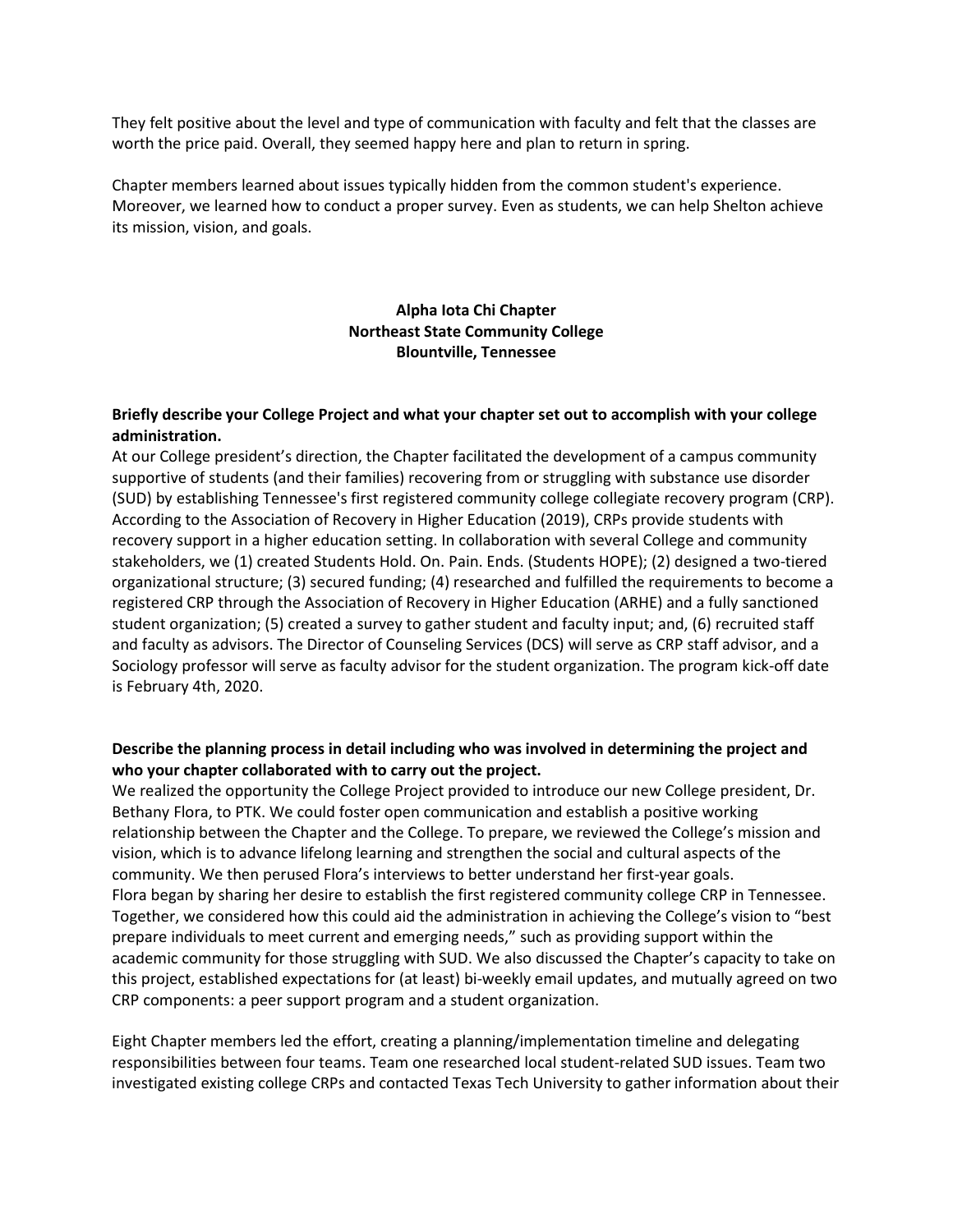CRP to serve as a model for our own. Team three designed a survey to gauge student and faculty interest in--and need for--a CRP. Team four conducted asset mapping, analyzing existing recovery and family support programs such as 12-step, SMART recovery, Alanon and LifeRing, and they researched local mental health agencies to identify appropriate professionals to lead group sessions. In subsequent meetings, Flora suggested potential collaborators, especially the DCS and the Faculty Senate President, both of whom had expressed interest in a SUD program. We assembled a project planning team, including these collaborators and the College's social work intern. Because our research suggested significant potential for increasing student success with the program, after four meetings we invited interested faculty and staff to a planning session.

In accordance with ARHE requirements, we developed a Students HOPE vision and mission statement, worked with marketing to create a logo and collaborated with administrators to secure a discrete CRP meeting location. In consultation with the planning team and webmaster, we created a Students HOPE email address and website. Finally, we established a Memorandum of Understanding with Frontier Health, the region's leading provider of behavioral health services, which will partner with the College to offer SUD treatment.

## **How did chapter members develop their leadership and/or knowledge, skills and abilities needed for project implementation?**

Initially, Chapter members expressed anxiety about meeting with the President. Understanding the need to confidently approach this first meeting, we considered professional communication norms and brainstormed potential projects in case she preferred to rely on our suggestions. After the first meeting, we realized this project was a significant undertaking, making clear roles and organization imperative. Thus, in addition to forming research teams, we established actionable goals, determined needed outside assistance, created a diverse planning team, and composed clear requests for specific assistance from appropriate offices, such as marketing and facilities management. Because much of the project required balancing competing ideas and personalities--and necessitated clear, effective communication between multiple stakeholders--we scheduled weekly Chapter meetings to troubleshoot and ensure a thoughtful approached to each new challenge. We also rotated who would reach out to the administration when necessary changes to our initial plan arose and to offer regular updates.

Through research, we collaboratively built collective knowledge. However, we recognized a need to develop and strengthen technical skills to be successful. For example, before disseminating our survey, we sought input from experienced faculty to ensure our survey was appropriately written and that we had provided opportunities for qualitative student and faculty input. Additionally, prior to asset mapping, we established a base knowledge of what it entailed and a strategy for locating community resources, discovering a "Community Resources" page on the College website which offered an additional opportunity to serve the College by updating that resource list.

## **Describe in detail how the chapter collaborated and communicated with others before, during and after the project.**

We met with and/or sent email updates weekly to Flora and select faculty and administrators to track progress, foster collaboration on program design, secure funding, and build community support. In weekly meetings, the planning committee established goals and brainstormed solutions for potential obstacles, reviewed ARHE requirements, designed a marketing campaign, and secured program funding.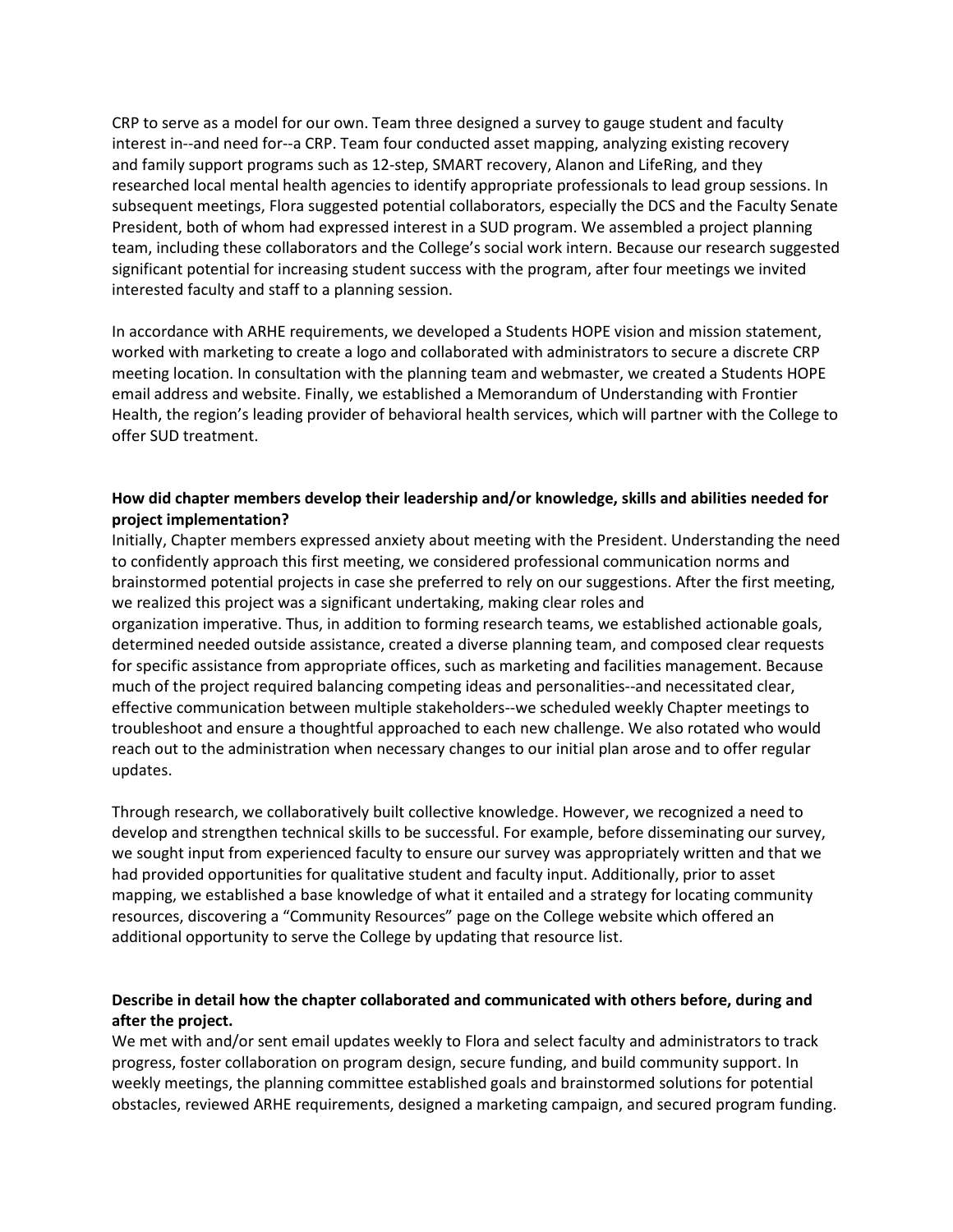ARHE required a name, logo, mission statement, vision, and location to host meetings. We agreed upon Students HOPE as the name and collaborated with the College's marketing department to create a logo, website, and flyers, and for social media announcement support.

Per our agreement with Flora, we created a two-tiered structure: a CRP and a student organization. We worked with the vice president of student success to establish a fully sanctioned student organization after securing student signatures and providing the faculty advisor with a sampling of CRP constitutions and by-laws. We identified a faculty advisor for the club component of Students HOPE. The DCS will lead the recovery program.

Continuous (at times daily) communication through email, twice weekly team meetings, weekly committee meetings, and biweekly check-ins with Flora and/or administrators were all key in the process. During sessions with faculty and staff advisors, the College's marketing director, and the community relations editor we developed a marketing strategy to announce the College's intention to establish a registered CRP. We collaborated with grant development to designate the College's Appalachian Regional Commission Technical Assistance Grant, which aids opioid-afflicted areas, to fund the first year of Students HOPE. These funds will cover ARHE annual dues, CRP expenses, and travel costs to send a student to the 2020 National Collegiate Recovery Conference. The club will fundraise, recruit guest speakers, and assist with program logistics to ensure the CRP remains focused on student, faculty, and staff needs.

## **What were the quantitative and qualitative outcomes of your project, including the lessons learned by your chapter members and others?**

Students HOPE is Tennessee's first community college CRP and the College's latest fully sanctioned student organization. After a final meeting with Flora, during which we discussed the project's status and final outcomes and collaborated once more on a public event, she proudly announced this accomplishment to the Tennessee Board of Regents and issued a communitywide press release. We launch next month with a kick-off event in which we will present the program to the campus, including the entire administration. This will fulfill the College's goal to signal support for students seeking recovery. Finally, because we drove the completion of one of Flora's first initiatives, she is acutely aware of the power of partnering with PTK.

To determine the need and potential leadership for the CRP, and to gauge interest, we surveyed students, faculty, and staff, both online and in-person, receiving 113 responses. We found that our input, research, and survey results were key to the administration's decision-making process and their enthusiastic support.

Though 91% of respondents reported no personal struggle with SUD, 48% indicated family members struggle. While 62% of respondents reported suffering from anxiety and/or depression, 96% reported never seeking professional help. These results suggest that the CRP best supports those whose family members struggle with SUD. However, this may reflect self-reporting bias.

When asked how Students HOPE could best meet students' needs, students responded: "It will give me something to focus on other than intoxication."

"[H]elp me understand my family members."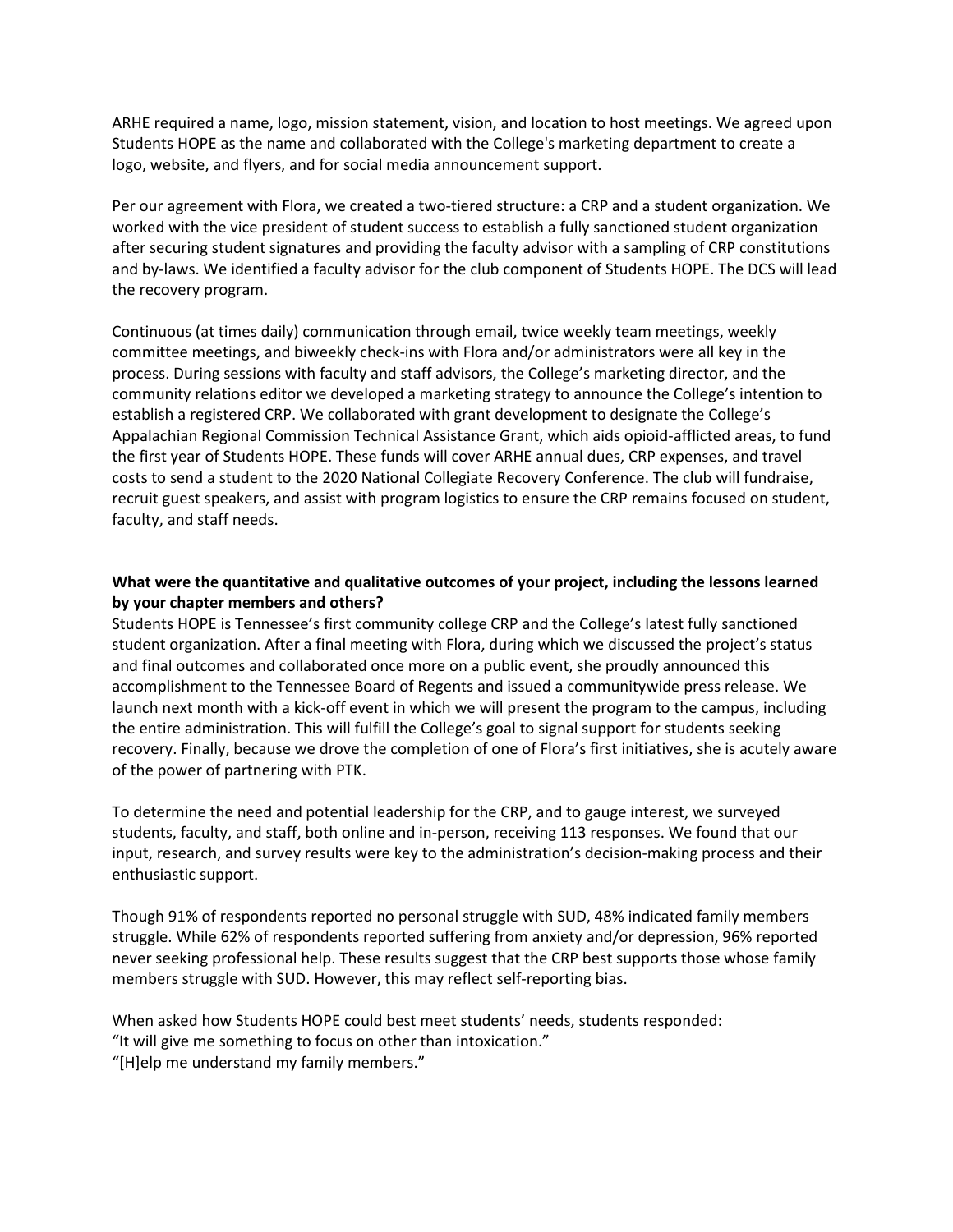Students expressed concerns about "being judged by other students or my professors," and with confidentiality, asking, "how public will it be?" Some recommended offering additional online resources and telephone counseling.

As the Chapter began working with faculty and staff, we experienced difficulty scheduling meetings. We responded by offering multiple meeting options. Early on, we also struggled to agree on the purpose of and distinction between the student organization and the CRP. Through collaborative problem-solving, we ultimately articulated the distinct functions: the organization would provide organizational, funding, and marketing support for the recovery program; and, the recovery program would conduct professional recovery group sessions. Navigating this tension taught us necessary professional skills, such as effective teamwork, and about the benefits and challenges of collaborative leadership and shared control. Moreover, entrusted with leading this effort, Chapter members learned invaluable lessons about the inner-workings of college administration, professional communication, organization, and program design.

More importantly, however, this program is personal. One-third of our officer team has been impacted by SUD, either personally or as a family member. One of our officers formerly suffered from SUD and understands that recovery is not a simple fix, but an ongoing battle. Another has seen immediate and extended family members struggle with SUD for years, leading to a feeling of uncertainty and isolation. Thus, upon reflection, this project not only allowed us to serve the College and grow as scholar servantleaders, but Students HOPE will continue to provide us with a safe space to seek encouragement, guidance, and, indeed, hope.

# **Alpha Sigma Zeta Chapter Onondaga Community College Syracuse, New York**

# **Briefly describe your College Project and what your chapter set out to accomplish with your college administration.**

In January our team met with our college president to discuss how our chapter could help support the college's mission. Before the meeting we researched the mission and felt that student engagement, retention, and workforce development were areas where our college could improve. At the meeting, the conversation moved to our experiences at OCC. They had been positive, but many of us agreed that we were worried because we weren't sure what careers awaited us following the completion of our education. Our president felt that many students feel similarly and have difficulty connecting their majors to careers or even knowing what to major in at all.

Part of the college's mission is to prepare students for the workforce, so the president suggested we create a project aimed at connecting majors with careers. After the meeting our team devised a plan to create a faculty-led speaker series where faculty discuss career options for their majors. We then met with our president again to discuss our ideas. She suggested we strengthen the impact by also organizing a campus-wide event to help students connect with future employers. Therefore, we created a two-tiered project to help students connect their majors to careers. We organized OCC's "Major" Event Educational Expo and created a faculty speaker series on connecting majors to careers.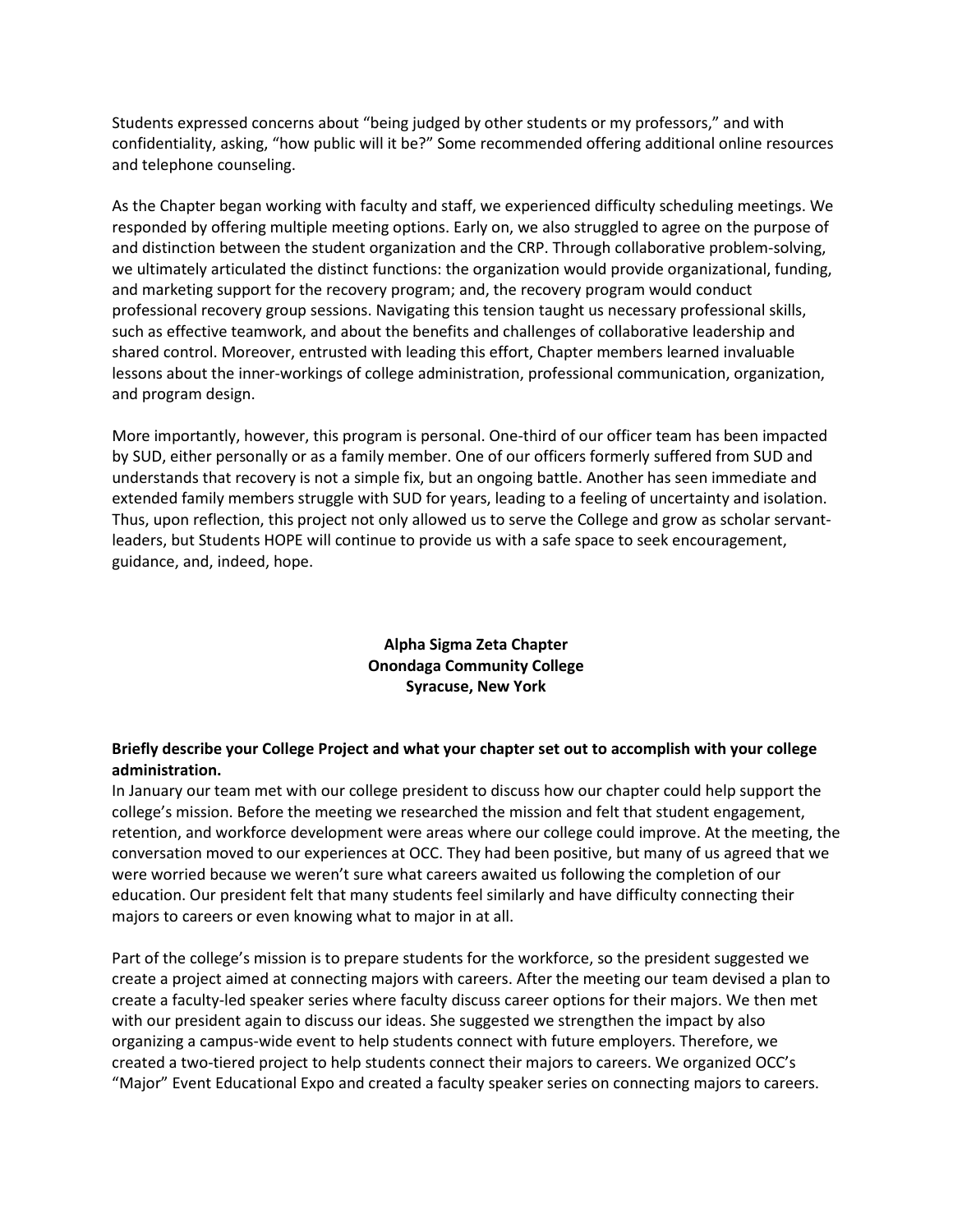#### **Describe the planning process in detail including who was involved in determining the project and who your chapter collaborated with to carry out the project.**

In planning the faculty-led series, "Connecting Your Major to Careers," we researched the most common majors on campus and created a list of seven majors to contact. We met with each department, discussed our project, and asked if faculty members would be interested in leading a session on careers in their majors the following fall. Initially Music was on our list, but after speaking with the department we learned they have career planning built into their program. Other departments enthusiastically agreed to participate.

During the spring we created a presentation calendar, scheduling the sessions at lunchtime on Wednesdays in September and October. The majors included: Social Sciences, English, Communication, Engineering, Criminal Justice, Computer Studies, and Physical Sciences. We scheduled the presentations early to secure space and make sure there was no conflict for our faculty presenters. We emailed the schedule to the presenters for further confirmation.

We created a schedule for our leadership teammates to host/organize. At each session, PTK members introduced our project and speakers and facilitated the Q & A at the end. Each team was responsible for advertising/marketing to get students to attend the presentations.

For the Expo, our college president encouraged us to partner with Career Services and Economic and Workforce Development. Several members of our team met with our college president and the directors of both departments. Our president discussed the need for students to connect with local employers to learn about the majors and backgrounds they seek in employees. The director of Career Services was excited about the idea but concerned since most employer events are job fairs which bring employers to campus to hire people immediately. We discussed the importance of this being an educational event, not a job fair.

To create a plan for the Expo, we met with our administrative partners. They asked us what employers might be of interest to students and we all went silent. Like most students, we felt clueless about employers in our area. The directors listed employers they have connections with and what each employer focuses on. This started the conversation, and some of our team members suggested places where their friends or family members worked. We then created a plan to divide the tasks. The administrators focused on securing the employers and our team worked on marketing and getting students to attend. We set a date for early November and secured a location. We scheduled weekly sessions to review our progress and to share our marketing materials and surveys.

## **How did chapter members develop their leadership and/or knowledge, skills and abilities needed for project implementation?**

A big piece of our project was communicating with faculty and administrative partners, and our team felt that we needed to strengthen our soft skills. Our Co-Vice Presidents for Leadership led several Competitive Edge trainings for our chapter and each teammate completed Competitive Edge. Because our project was connected to employment, they also led an Employment Edge training. A communication professor conducted training for us on communication styles and public speaking. This helped us to work together, communicate as a team, and hone our public speaking skills. The project required significant outreach to faculty, both in person and over email. Our advisors helped us craft emails that were professional and concise.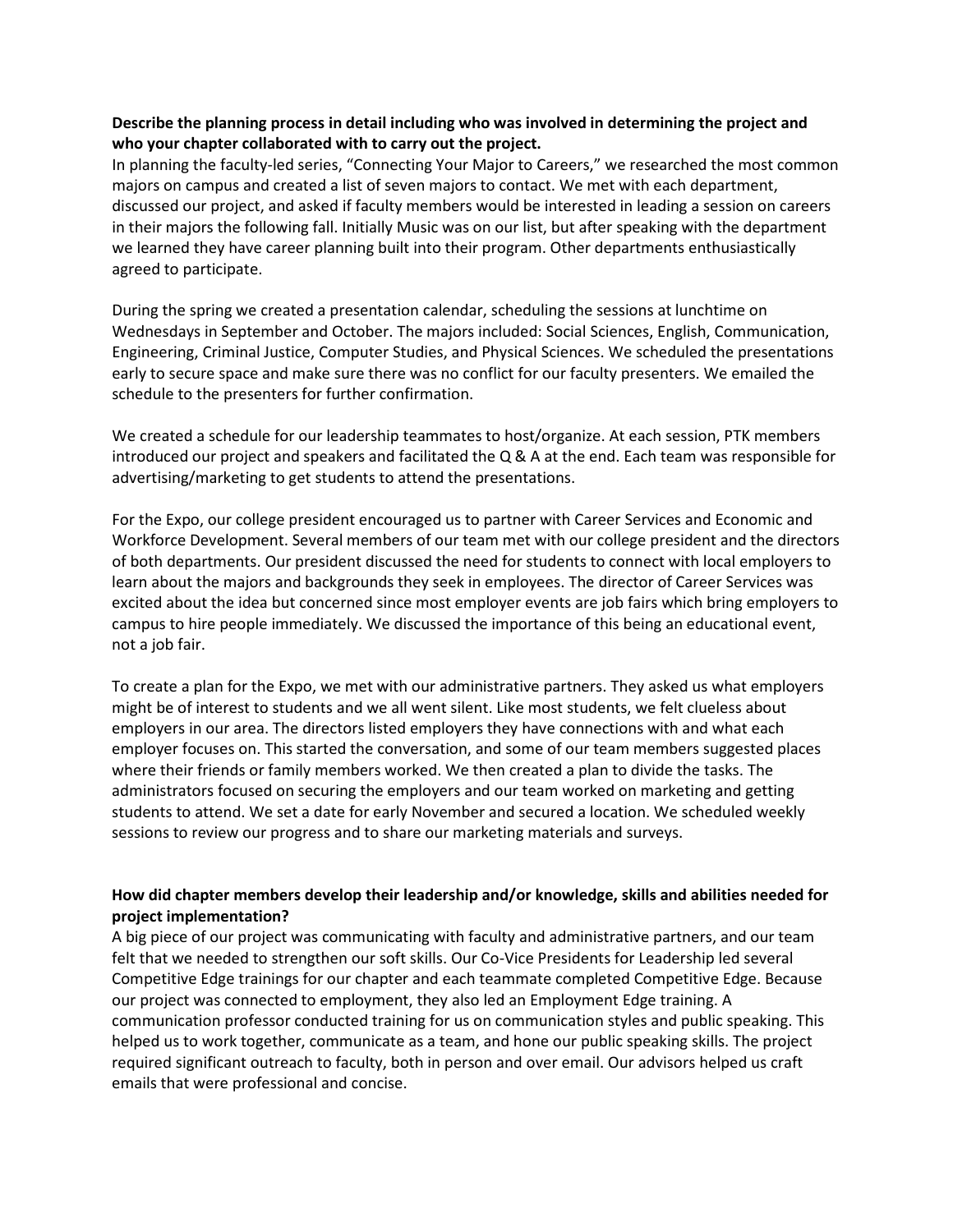Marketing and advertising were essential, and we needed to learn about best practices to encourage attendance at events. We met with the Service-Learning Coordinator and Campus Events Coordinator to devise a marketing plan. We learned that offering extra credit, catchy posters, distributing flyers the day of, social media, and personal invitation are some of the best tactics to get students to attend events. We also worked with a professor who trained us on using Canva, a program to create posters and flyers.

## **Describe in detail how the chapter collaborated and communicated with others before, during and after the project.**

The project was a collaboration between our leadership team, faculty, and administration. At each step of the project we sought advice from our college administration and advisors.

We held weekly planning meetings and used a Facebook group to communicate. The Facebook group kept a record of our ideas, action items, and completed tasks. We made an outline of our events and each teammate contributed in ways that aligned with their strengths and interests.

We partnered with 17 faculty members from 7 majors who led our "Connecting Your Major to Careers" sessions. Each department wanted guidance on presentation expectations. We met with each department and suggested including a discussion of what students can do with the major, educational requirements for careers in the major, salary expectations, and local employers that offer internships or hire recent graduates. Because we scheduled the fall sessions in spring, we sent reminders at the beginning and throughout the fall semester and created flyers to advertise each presentation. After each presentation we wrote thank-you notes to each presenter.

We collaborated with Career Services on our faculty-led series. Career Services attended each presentation and after each presentation shared information on job shadowing, internships, and other employment resources for that major.

We also partnered with Career Services and Economic and Workforce Development on our Expo. We met weekly with them to go over progress and get feedback on our marketing/advertising strategies and materials. We brainstormed ways to get employers to participate and suggested asking faculty for their employer connections to expand our network and generate faculty interest in our event. We also wrote prompts to help students talk with employers at the event.

We collaborated with a sociology professor to create student and employer surveys for the Expo. After the event she helped us analyze the data and compose a final project report that we shared with our administrative partners.

# **What were the quantitative and qualitative outcomes of your project, including the lessons learned by your chapter members and others?**

We held 7 faculty-led career sessions and one "Major" Event Employer Expo. 124 students attended the faculty-led sessions. Based on student participation and questions, we learned that these sessions were important and necessary. At most sessions we ran out of time and students continued their conversations with faculty after. One attendee said he felt lost before the session. As a History major, he didn't know what he could do as a career other than teaching. After the session he felt he was on the right path because he learned options for using his degree.